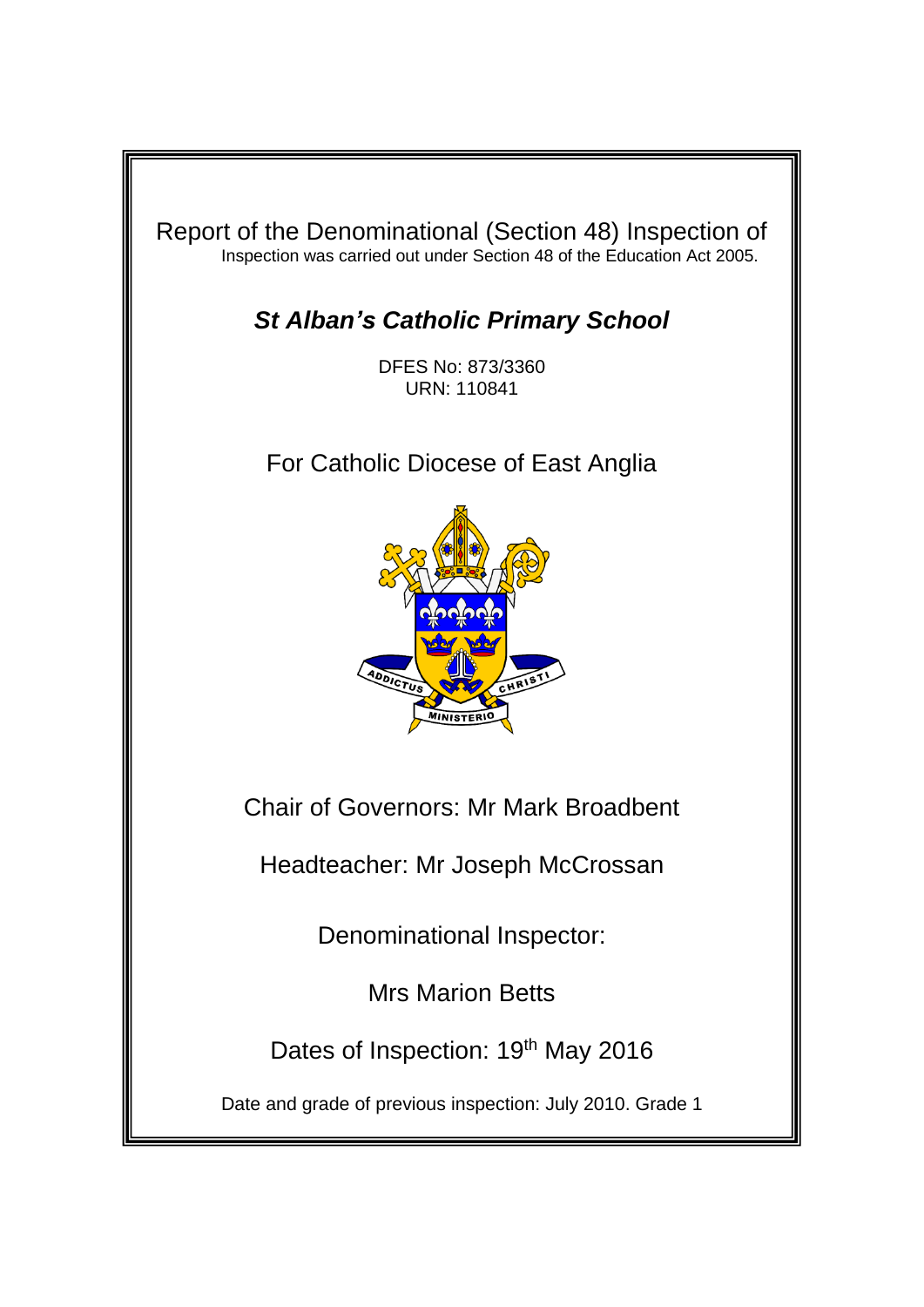## **DESCRIPTION OF THE SCHOOL**

St Alban's Catholic Primary School is a one form entry school for pupils from 4 to 11 years. There are 210 pupils on roll, 96% of whom are Catholic. The school has had a stable staff for the last four years with 55% of teachers Catholic. It is located in Cambridge city centre, and serves the parishes of Our Lady and English Martyrs and St Philip Howard. The school receives pupils from a range of social backgrounds, with a significant number from advantaged professional families. The school population has pupils from a diverse range of minority ethnic backgrounds with most speaking English fluently.

# **OVERALL EFFECTIVENESS OF THE SCHOOL AS A CATHOLIC SCHOOL.**

#### **Grade: 1**

St Alban's School is an outstanding Catholic school. The extremely strong Catholic identity permeates the school's daily life. Pupils develop a deep understanding of their faith through the richness of their experiences of the Catholic traditions of worship, prayer and service. The powerful leadership of the headteacher, senior staff and governors is instrumental in very effectively developing the school's Catholic identity; in inspiring and empowering staff to fully fulfil their roles; and in fostering pupils' growing awareness of their Catholic faith and their understanding of how to live this out in their lives. Relationships within the school are excellent and reflect Christian respect and concern for others. Pupils are proud of their school describing it as a place "where everyone is friendly to everyone else". Pupils' personal, spiritual, moral and social development is outstanding and this is reflected in their very good behaviour and positive attitudes towards school life. The Catholic ethos is tangible around school with many vibrant and attractive Catholic and religious education (RE) displays. Staff are committed to the high profile given to religious education. Pupils make good progress throughout their school life in knowledge and understanding of the Catholic faith and other religions.

## **What the school needs to do to improve further?**

- Embed the new RE assessment format so continuing to monitor RE curriculum coverage and pupils' progress so that any attainment gaps recorded can be actioned, monitored and rectified.
- Continue to moderate pupils' RE outcomes within the school and along with other Catholic schools to raise teachers' confidence in their judgements.
- Increase pupils' involvement in planning worship by providing opportunities for groups of pupils to prepare and present short acts of worship within their class setting.

## **PUPILS. How good are outcomes for pupils, taking account of variations between different groups.** The same state of the state of the state of the state of the state of the state of the state of the state of the state of the state of the state of the state of the state of the state of the sta

The extent to which pupils benefit from the school's Catholic life is outstanding. Pupils know the school's motto which is intrinsically linked to the school song. They understand well the mission statement and can explain the values the school holds, and the impact these make on their behaviours and attitudes. Pupils are enthusiastic to celebrate the wide range of religious experiences and value the enrichment opportunities that the school offers them. Pupils show respect for the cultural diversity of others within the school community and outside it, resulting in the school's achievement of the national "Equality award". Pupils display a concern for the well-being of others as demonstrated by the support for fund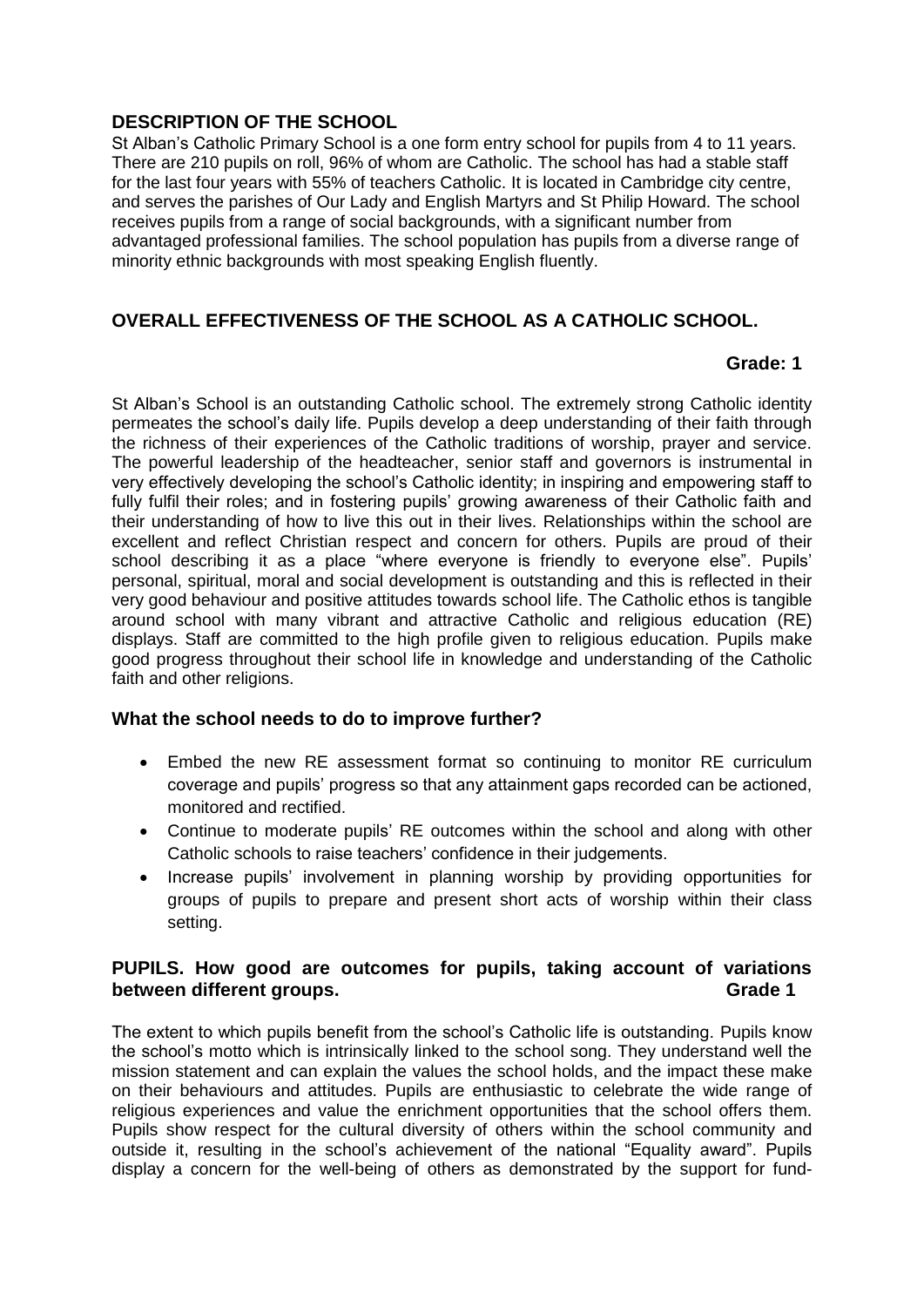raising activities for charities, and by older pupils supporting the younger ones. Pupils appreciate the regular opportunities given to them to express their own views and ideas and are confident that these are followed up and action taken. Pupils' achievements are recognised, valued and celebrated. Pupils praise the friendly attitude of the teachers and teaching assistants who are kind and caring, listen to them, encourage them to achieve, and help solve any problems.

All pupils respond well to worship, and the prayer life of the school. They listen attentively, and participate respectfully and with ease. Pupils have a good understanding of the liturgical year and enjoy experiencing its celebrations. The school choir's high quality of the singing of parts of the Mass enhances the atmosphere and reverence of the liturgy. Pupils' own prayers are valued and regularly prayed. Worship contributes very well to pupils' spiritual and moral development. Pupil chaplains are involved weekly in preparing and presenting a meditation and pupils enjoy taking an active part in the daily assemblies. Class Mass and liturgy are organised by teachers with contributions from the pupils. Involving more of the older pupils to prepare and present their own acts of worship in small groups to their class, could extend this valuable learning opportunity to a greater number of pupils.

Pupils know RE is an important subject and through it develop a sound knowledge of the Catholic faith. They achieve age appropriate RE levels of attainment and many exceed the national expectations. Pupils enjoy their religious education lessons especially when given practical tasks such as designing prayer mats for Muslims using many motivating and varied materials. They enjoy opportunities to discuss and share opinions with each other. For example halfway through the task of writing as if they were a Muslim child about different aspects of Islam's religious practices, pupils shared their work with others receiving helpful suggestions and comments and so improving the outcomes. Pupils are keen to learn about other faith traditions and say it helps them to respect other cultures. Experienced teaching assistants give good support to groups of pupils. Work is presented well and demonstrates a range of interesting tasks. Pupils' responses in lessons and in their RE books show evidence of the increased opportunity they are given for reflection and this promotes their growing depth and maturity of thought and opinions.

## **LEADERS AND MANAGERS. How effective are leaders and managers in developing the Catholic life of the school?**

#### **Grade 1**

The headteacher, senior leaders and governors are deeply committed to their vision for promoting a strong spiritual purpose and developing the school's Catholic ethos. The school mission statement "Believe, Achieve, Succeed" is clearly communicated and understood by all and inspires the school community. Since the last diocesan inspection the school has not remained complaisant but continued to develop further. The school's rigorous monitoring of RE lessons, pupil opinions and data and the many opportunities given to staff to develop their skills of working within a Catholic school, are key factors of their success. The school motto "Christ be our Light" was devised by all stakeholders and it is known and understood by the whole school community. Therefore this development issues from the last diocesan inspection has been fully achieved. The vibrant Catholic displays and interesting educational environment very effectively promotes the school's caring ethos, and celebration of the faith.The school is a welcoming inclusive community where all members are respected and valued. Parents are very positive about the school and its provision of Catholic education. They receive Christian literature weekly and seasonally to use together with their children. Governors fulfil their statutory and canonical responsibilities. They are very supportive and regularly review and evaluate the work of the school. Together with the headteacher, governors are instrumental in promoting Catholic education to a wider community by pressing for the building of another Catholic school in the city; by devising "Footprints of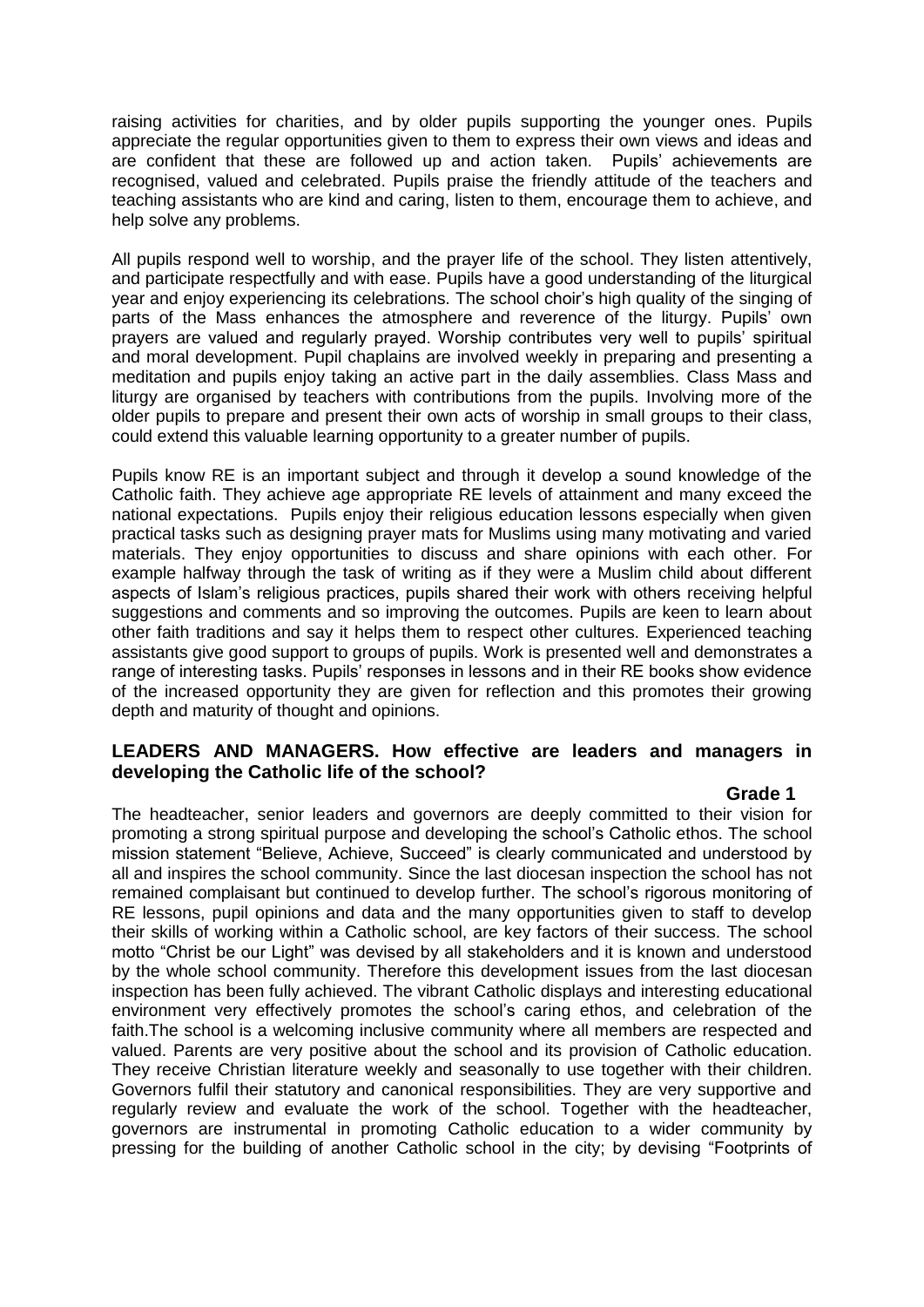Faith" trails used by other church schools; and by being willing for this school's staff to support another Catholic school leadership. The school has strong links with the church.

Religious education is well supported by the school leadership, hence ensuring this subject has a very high profile in line with other core subjects. The religious education subject leader effectively guides and supports staff to deliver quality lessons; to improve their skills through training opportunities; and to develop RE assessment procedures in line with diocesan directives. All aspects of religious education teaching and learning are monitored rigorously and a clear direction for improvement has been set. Since the last diocesan inspection the school has continued to develop RE assessment further and a new system has been introduced which highlights very well gaps in class coverage and individual's progress within each attainment target strand. Action is being taken and extra support given as a result of the analysis of outcomes using this assessment system. Moderation of pupil assessments is being undertaken within school and through collaboration with the local Catholic partnership. The improvement issue from the last diocesan inspection has therefore been fully completed. The school plans to involve pupils more in knowing what they need to do to achieve a high outcome. The RE governor is committed to her role, supports pupils' knowledge of liturgy and regularly monitors pupil achievement data, pupil perceptions and planned RE developments. The RE budget is generous and in line with that given to other core subjects. Religious education is very well resourced. Visits are undertaken to other faiths' places of worship and visitors invited to share their expertise. For example on the inspection day a Muslim shared with pupils his knowledge and practices of Islam.

## **PROVISION. How effective is the provision for Catholic education: Grade 1**

Worship, Mass and prayer are central in the school's life. Pupils' liturgical formation is extremely well planned to ensure the widest possible experiences of the richness of the Catholic tradition of prayer and worship. For example responding to this "Year of Mercy" each class planned, designed and had made a door for their classroom linked to a gospel value and parable. The worship observed by the inspector very effectively used visual presentation, pupils' individual skills and talents, and open questions with time given for pupils to reflect on their response. Worship themes are well planned. A calm reflective atmosphere is created daily for worship. Attractive prayer tables are used well as a focus for prayer. The parish priests make significant contributions to the sacramental life of the school. Reconciliation services take place at key times of the liturgical year. Pupils regularly attend Mass and liturgy in school and in the church. For example young children were appropriately led by a priest through the praying of the rosary.

The quality of religious education lessons overall is good with outstanding features observed. The best teaching very effectively used visual presentation and a lively pace with interesting activities that motivated pupils to achieve well. Teachers demonstrate sound subject knowledge and are supported by skilled assistants. Marking is thorough with appropriate praise and constructive feedback that effectively enable pupils to extend their learning. Self Improvement Time (SIT) is given before this extension learning is completed. This has led to a deeper and more thoughtful response from pupils with the result that they achieve a higher quality of outcomes.

The school's religious education curriculum meets all requirements of the Bishop's Conference. At least 10% of curriculum time is used for religious education following the diocesan scheme using additional resources to enhance certain areas of learning. Other faiths are studied three times a year. Tasks often have cross curriculum links with other subjects for example Art, Craft Drama, ICT, and Literacy. Pupils are strongly encouraged to become aware of the demands of religious commitment and hence the curriculum contributes very well to pupils' spiritual, moral and social development. Governors have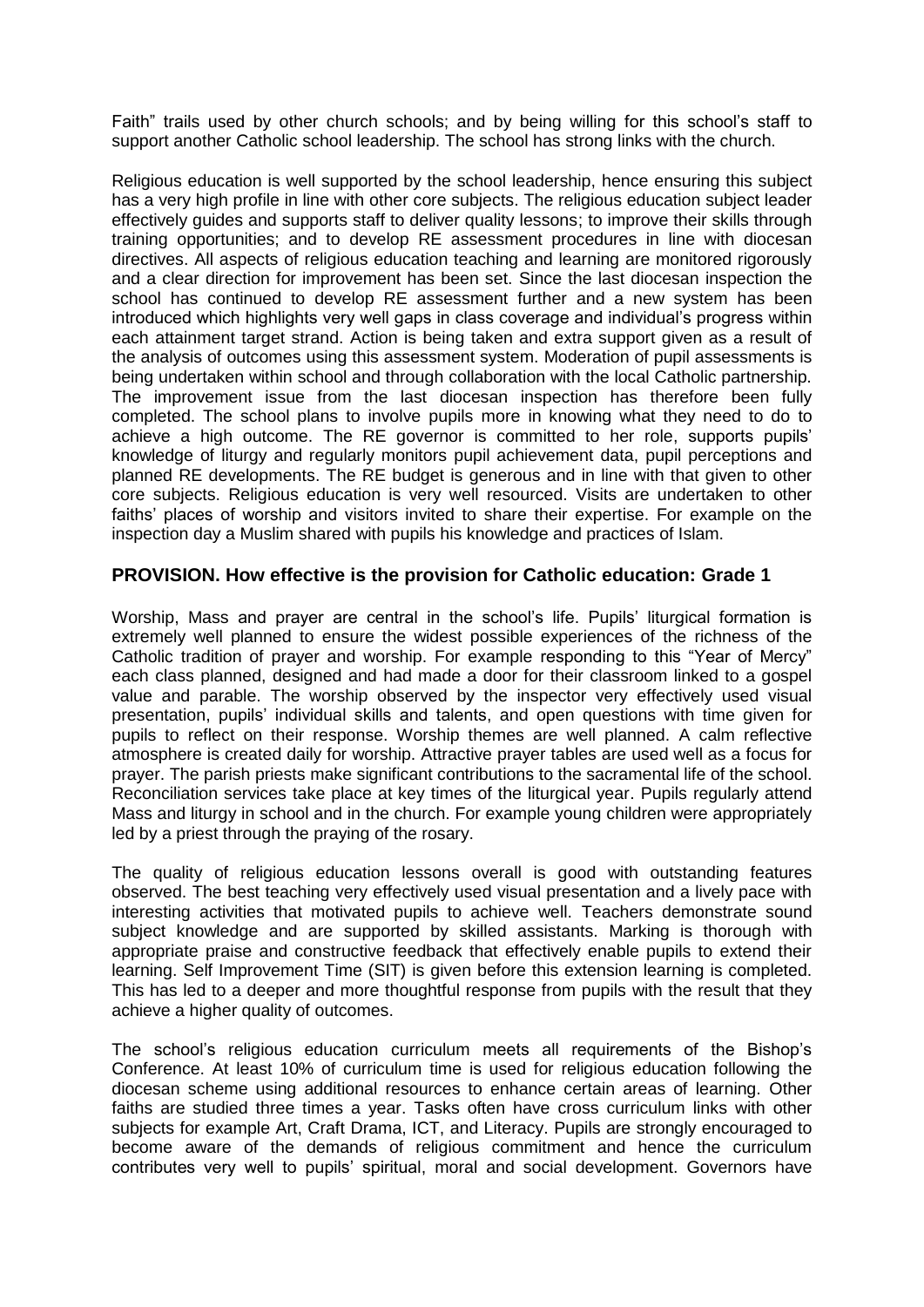devised an RE entitlement document which is used during their monitoring and in this way ensures quality religious education is delivered to all pupils. Attractive religious education displays give added value to this core subject.

The inspector wishes to thank the headteacher, governors, staff and children for their very warm welcome and for contributing to her enjoyable and interesting visit.